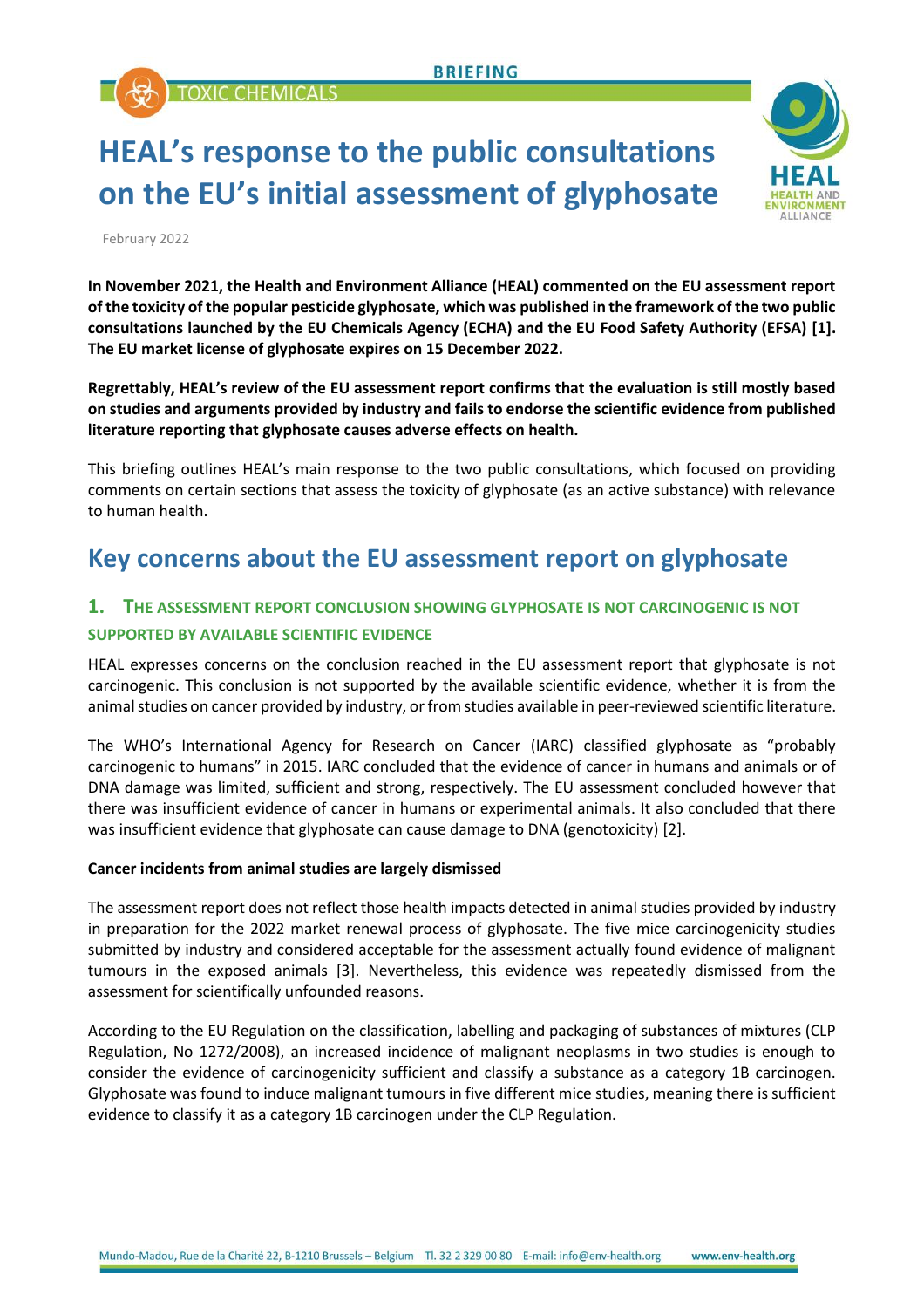#### **Oxidative stress is not considered as a mechanism of action for carcinogenicity**

Oxidative stress may cause genotoxicity (DNA damage) and is a recognized mechanism of carcinogenicity. Yet, the EU assessment report does not take into consideration the available evidence from published literature on the potential of glyphosate to cause oxidative stress as a possible mechanism of action through which glyphosate causes cancer.

- Out of the ten studies published since 2015 and available at the time of the assessment, only eight are mentioned in the assessment report. It should however be noted that none of these studies were actually used in the report's carcinogenicity section to discuss oxidative stress as a possible mechanism through which glyphosate causes cancer, despite evidence from the abovementioned mice studies.
- − This is especially concerning considering that the WHO's International Agency for Research on Cancer (IARC), the gold standard on cancer research, also concludes that glyphosate has the potential to cause oxidative stress and that the evidence that glyphosate can cause genotoxicity (DNA damage) is therefore "strong".

#### **Deficits found in interpreting the evidence from epidemiology studies**

The assessment report gives emphasis to the Agricultural Health Study (AHS) from the United States, which is referred to as the largest prospective study on agriculture and cancer risk performed to date: more than 89,000 farmers, commercial applicators and their spouses in Iowa and North Carolina have been involved in the AHS since 1993. So far, the two evaluations, one carried out in 2005 and the other in 2012, show no clear association of glyphosate use and risk of non-Hodgkin lymphoma (NHL). However, the AHS has important shortcomings that the EU assessment report neglects to mention [4]:

- For the first evaluation in 2005, the median time period following the exposure was too short (6,7) years) to detect any meaningful increase in NHL. The average latency period for the development of NHL due to long-term exposure to carcinogenic chemicals, such as organic solvents, is approximately 20 years (with a range of 10 to 30 years or more).
- Only 44% of about 58,000 farmers enrolled in the study replied to a supplementary questionnaire following initial enrolment of the AHS. This supplementary questionnaire included more detailed questions on habits, diet, diseases and family history, the absence of which can lead to a distorted image of reality. While 63% out of 57,310 eligible farmers that participated in the original survey (1993-1997) responded to the follow-up questionnaire regarding their exposure to pesticides approximately five years after enrolment (1999-2005), they provided data only for the last year of farming prior to the survey. This leaves a data gap of 6 to 12 years on pesticide use.

To make up for missing data of those participants who didn't respond to the follow-up survey (37%), researchers behind the AHS used a complicated imputation method based on limited data from a previous year, instead of analysing the whole study period. This could lead to misclassification and underestimation of glyphosate use among the study's participants. The EU assessment report also dismisses all evidence gathered from the retrospective case-control studies - studies that are looking back in time based on questionnaires - on the potential of glyphosate to cause non-Hodgkin lymphoma, without providing any scientific justification. Here, however, five out of the six studies performed have found a significant link. HEAL highlights that assumptions about retrospective studies being based on speculations, without providing any actual evidence for this, are unfounded underestimations of the work carried out by experienced epidemiologists that use widely accepted study designs and methods.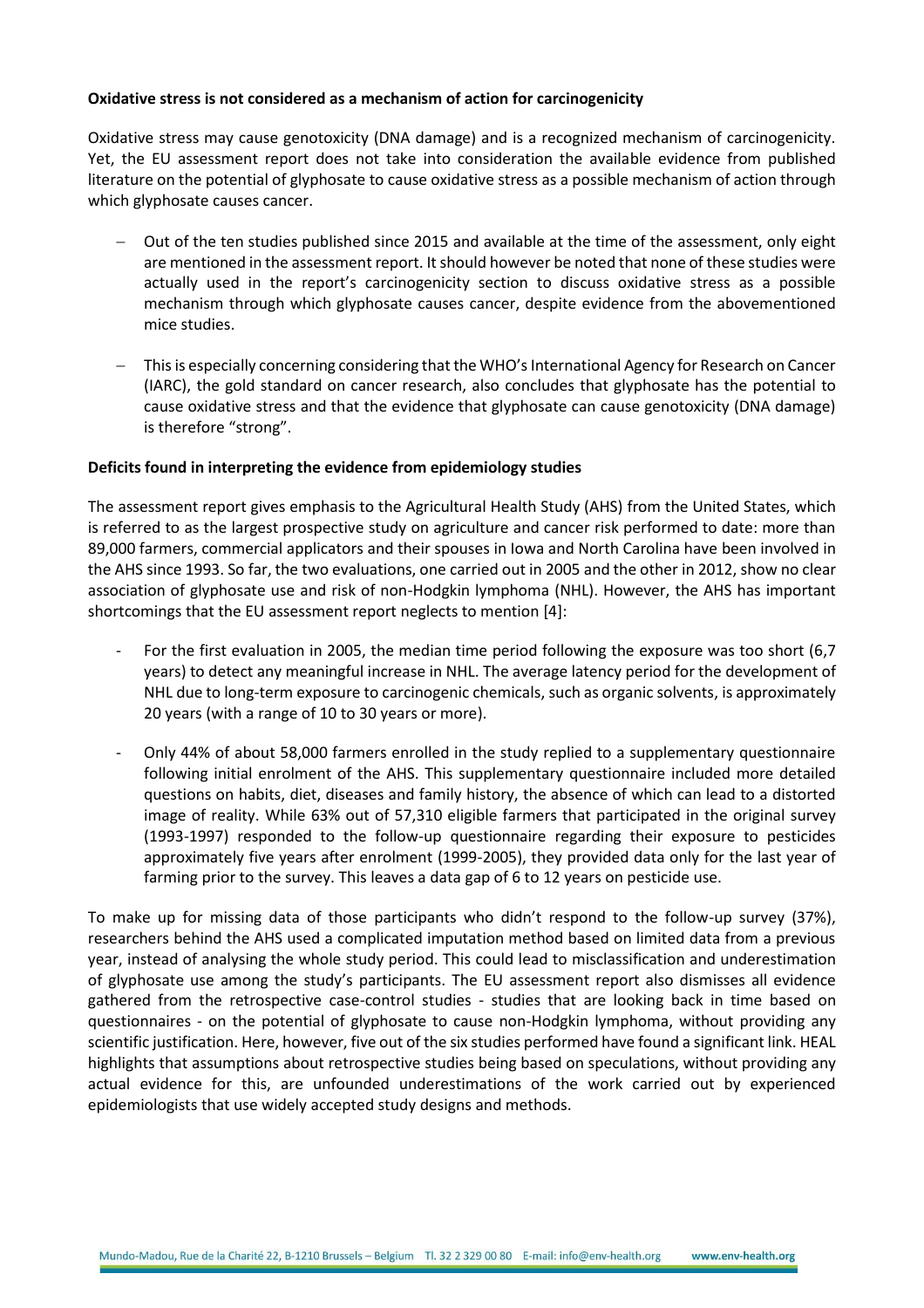In a similar vein, the EU assessment report also dismisses all meta-analysis studies that have included those case-studies in their assessment, many of which have unsurprisingly found a significant relation between glyphosate exposure and the incidence risk of non-Hodgkin lymphoma.

#### **2. GENOTOXICITY ASSESSMENT: SHORTCOMINGS IN INDUSTRY-SPONSORED STUDIES**

HEAL's review of the EU's renewal assessment report uncovered several shortcomings in relation to its use or lack thereof – of genotoxicity studies on glyphosate:

- In their contributions to the EU assessment report, industry failed to include two protocol studies based on OECD test guidelines (transgenic rodent mutation and comet assay) to examine further the genotoxic potential of glyphosate in various organs [5]. Evidence from peer-reviewed scientific literature suggests that these assays reveal the potential of glyphosate to cause DNA damage and therefore are key for the assessment.
- Based on a previous assessment by independent genetic toxicology experts, HEAL calculated that out of all industry studies provided by the companies and taken into consideration for the current genotoxicity assessment of glyphosate (about 38 in total), only two can be considered reliable from a methodological point of view [6].
- The assessment report considers almost all peer-reviewed scientific studies on genotoxicity to be mostly unreliable because they deviate from OECD test protocols and, the evidence they provide is completely excluded from the assessment. These studies were not designed to follow OECD protocols and therefore it is unacceptable to exclude them from the overall assessment for this reason.

#### **3. REPRODUCTION: CONCLUSION THAT GLYPHOSATE CAUSES NO TOXICITY TO REPRODUCTION**

#### **LEAVES OUT AVAILABLE EVIDENCE**

According to HEAL's own review on the available peer-reviewed scientific literature on the impact of the active substance glyphosate on male and female reproduction [7], the conclusions of the EU's assessment report that glyphosate does not cause any toxicity to reproduction is not supported by the available scientific evidence.

The summaries of the multi-generational studies submitted by industry mention certain cases where relevant adverse health effects (reduced number of implantations, effects on ovaries or sperm counts, organ weights) were found. However, these were either not reported or were considered unrelated to exposure without adequate scientific justification.

This is a point of concern for HEAL because exposure to glyphosate has been linked to impaired sperm quality in males, a shortened gestational length among spontaneous deliveries in pregnant women, birth of female infants with higher anogenital distance and increased risk of late abortions. Furthermore, scientific literature provides evidence on the underlying mechanisms through which these effects may occur.

#### **4. ENDOCRINE DISRUPTION: INCOMPLETE DATA USED IN ASSESSMENT**

Our review of the EU's renewal assessment report uncovered several shortcomings in relation to its use – or lack thereof – of studies on potential endocrine disrupting properties of glyphosate:

None of the multigenerational studies provided by industry in preparation for the EU assessment report are based on the most up to date sensitive methods available to assess the endocrine disruption (ED) potential of glyphosate. The most recent industry study is a two-generations one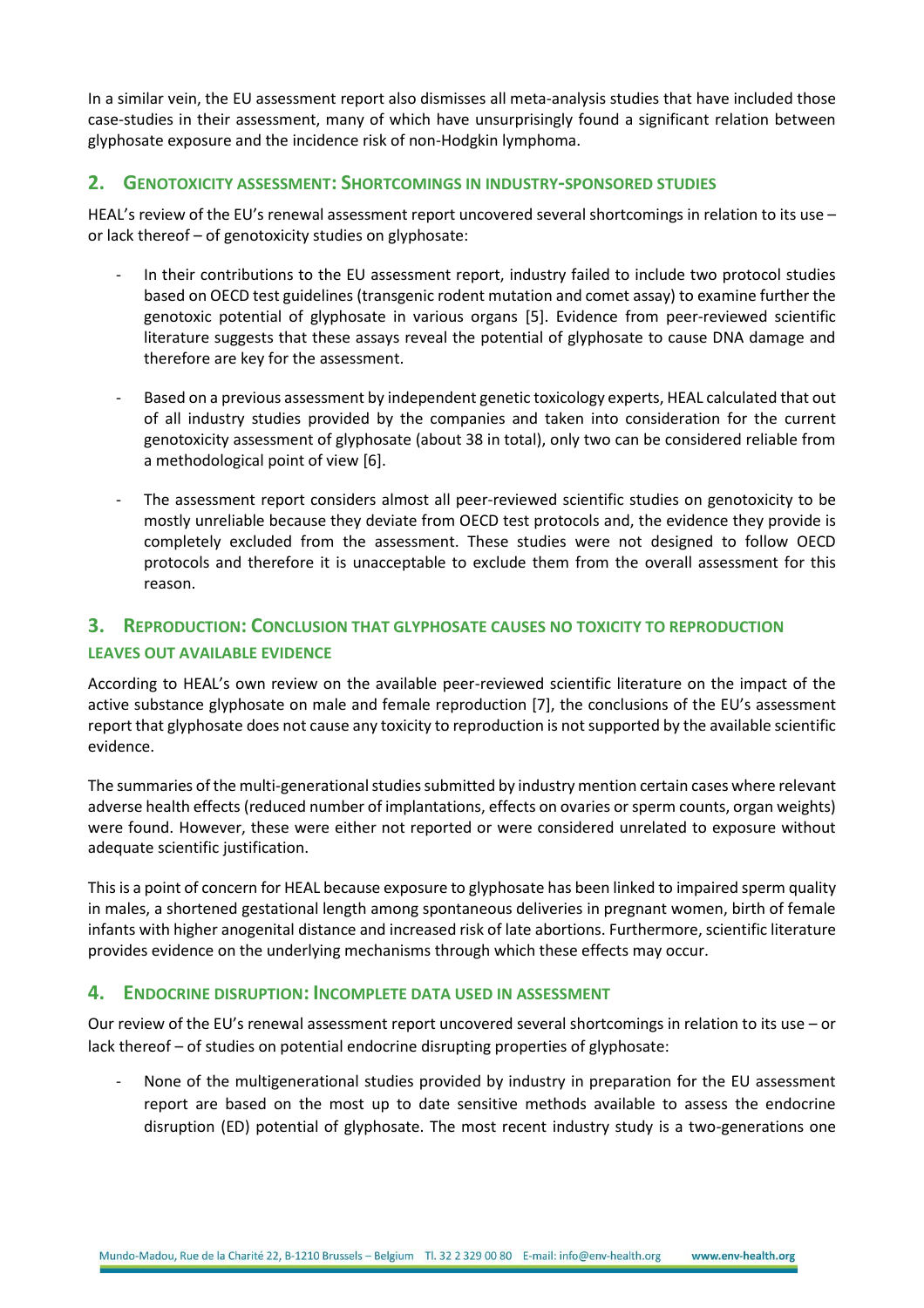based on a protocol from 2001, which includes only certain ED-relevant endpoints. Some of these seem to be affected by glyphosate (low sperm count in males and larger ovary follicles in females).

- Other animal studies provided by industry are not specifically designed to examine adverse effects following exposures during the sensitive periods of development in life, which are crucial to assessing a substance's ED potential.
- While some of the industry studies observe some ED-related adverse effects, these effects have been repeatedly dismissed in the EU assessment because they do not follow a dose response and because they are not consistent across different generations or across genders. It should be noted that according to the European Chemicals Agency (ECHA) and the Food Safety Authority (EFSA)'s guidance document on the identification of endocrine disruptors, these would not be reasons to dismiss such adverse effects [8].
- Furthermore, public scientific literature indicates that glyphosate may cause adverse effects on male and female reproduction and evidence suggests that these are caused via endocrine-related mechanisms [7]. This type of evidence is not fully taken into consideration in the assessment report and is always dismissed from the conclusions as "inconsistent".

## **Conclusion**

Following our evaluation of the assessment report, HEAL calls upon all EU institutions and Member States in charge of the next steps of the European assessment of the toxicity of glyphosate to scrutinize objectively all the available scientific evidence and endorse the independent literature findings in the assessment, as the latter clearly shows the potential of glyphosate to cause cancer and that it is dangerous for human health [9].

#### **NOTES:**

HEAL submitted the following files to the public consultation:

- 1. [GLY\_Reproduction\_HEAL] [https://www.env-health.org/wp-content/uploads/2022/02/GLY\\_Reproduction\\_HEAL.pdf](https://www.env-health.org/wp-content/uploads/2022/02/GLY_Reproduction_HEAL.pdf)
- 2. [GLY\_Genotoxicity\_HEAL[\] https://www.env-health.org/wp-content/uploads/2022/02/GLY\\_Genotoxicity\\_HEAL.pdf](https://www.env-health.org/wp-content/uploads/2022/02/GLY_Genotoxicity_HEAL.pdf)
- 3. [GLY\_Epidemiology\_HEAL[\] https://www.env-health.org/wp-content/uploads/2022/02/GLY\\_Epidemiology\\_HEAL.pdf](https://www.env-health.org/wp-content/uploads/2022/02/GLY_Epidemiology_HEAL.pdf)
- 4. [GLY\_Endocrine Disruption\_HEAL[\] https://www.env-health.org/wp-content/uploads/2022/02/GLY\\_Endocrine-](https://www.env-health.org/wp-content/uploads/2022/02/GLY_Endocrine-Disruption_HEAL.pdf)[Disruption\\_HEAL.pdf](https://www.env-health.org/wp-content/uploads/2022/02/GLY_Endocrine-Disruption_HEAL.pdf)
- 5. [GLY\_Carc Oxic Stress\_HEAL] [https://www.env-health.org/wp-content/uploads/2022/02/GLY\\_Carc-Oxid-Stress\\_HEAL.pdf](https://www.env-health.org/wp-content/uploads/2022/02/GLY_Carc-Oxid-Stress_HEAL.pdf)
- 6. [Annex R[\] https://www.env-health.org/wp-content/uploads/2022/02/Annex-R.pdf](https://www.env-health.org/wp-content/uploads/2022/02/Annex-R.pdf)

#### **REFERENCES:**

- 1. <https://www.iarc.who.int/featured-news/media-centre-iarc-news-glyphosate/>
- 2. <https://www.iarc.who.int/featured-news/media-centre-iarc-news-glyphosate/>
- 3. See for example: Portier, C.J. A comprehensive analysis of the animal carcinogenicity data for glyphosate from chronic exposure rodent carcinogenicity studies. Environ Health 19, 18 (2020). <https://doi.org/10.1186/s12940-020-00574-1>; Clausing P, Robinson C, Burtscher-Schaden H. Pesticides and public health: an analysis of the regulatory approach to assessing the carcinogenicity of glyphosate in the European Union. J Epidemiol Community Health. 2018;72(8):668-672. do[i:10.1136/jech-2017-209776](https://pubmed.ncbi.nlm.nih.gov/29535253/); Weisenburger DD. A Review and Update with Perspective of Evidence that the Herbicide Glyphosate (Roundup) is a Cause of Non-Hodgkin Lymphoma. Clin Lymphoma Myeloma Leuk. 2021 Sep;21(9):621-630. doi[:10.1016/j.clml.2021.04.009.](https://pubmed.ncbi.nlm.nih.gov/34052177/)